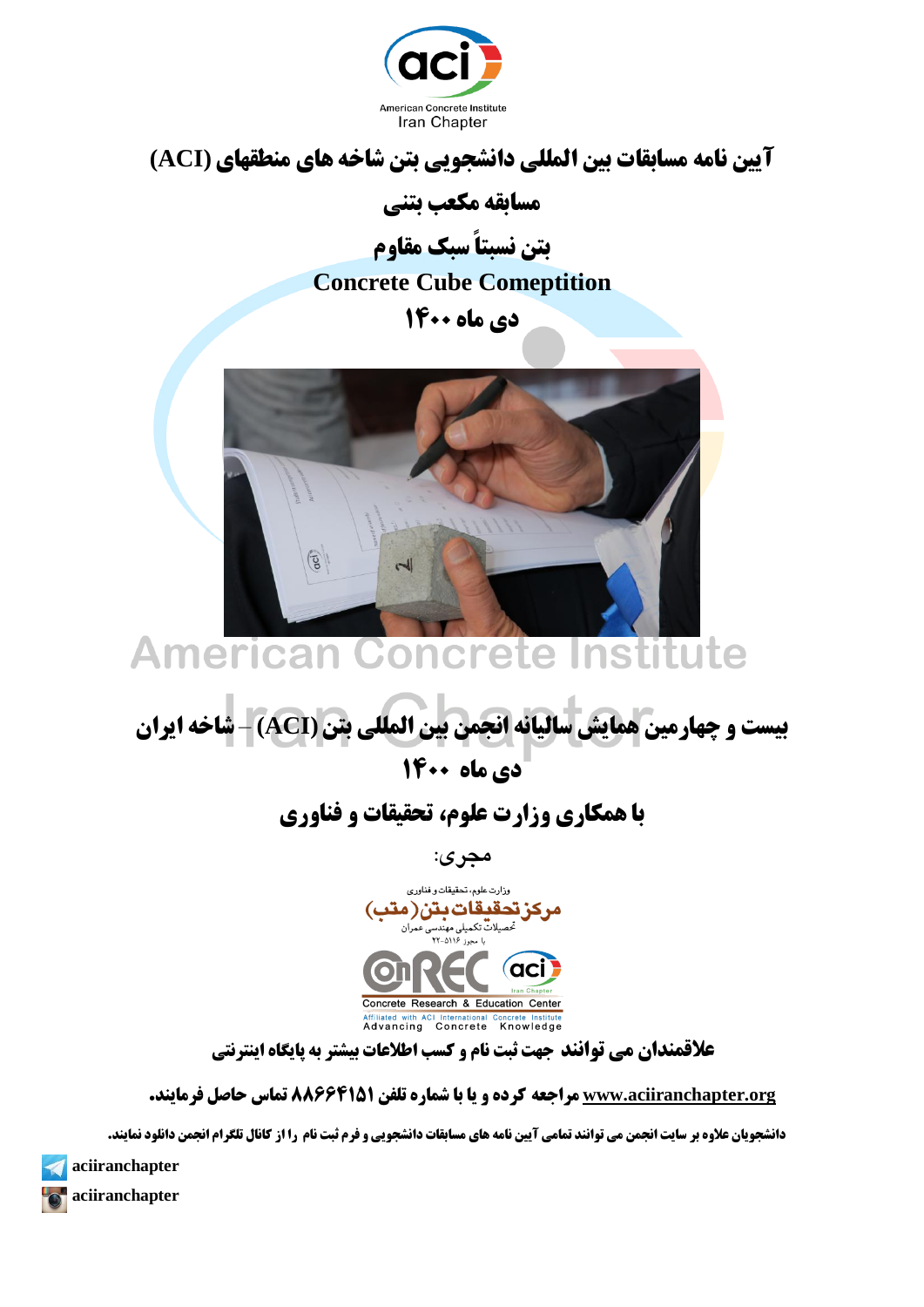## **ACI Concrete Cube Competition**

#### **Objectives**

To produce a concrete cube that achieves, as closely as possible, a target design strength of 50 MPa and a target mass of 270 grams per cube.



The rules of eligibility have been translated to Persian and attached to this document. See attachment A.

Each competition has separate and different requirements and rules of eligibility, so participants in the student competitions should read each document carefully.

#### **2. Material**

- a. The cubes must use cementitious materials as binder, as defined in Section 2b below. Chemical admixtures meeting ASTM C 494 or 1017 may be used.
- b. The cementitious materials shall be portland cement meeting ASTM C 150, blended cement meeting ASTM C 595 and C 1157, and expansive cement meeting ASTM C 845. Supplementary 8cementituous materials such as fly ash and natural pozzolan meeting ASTM C 618, silica fume meeting ASTM C 1240, and slag meeting ASTM C 989 may also be used.
- c. Epoxies and other polymers, glue, and similar binders are not allowed.
- d. Fibers or other types of reinforcement are not allowed.
- e. Any type of non-metallic aggregate may be used.
- f. A cube must be cast as a unit. A cube consisting of smaller precast units bonded together by any means will be disqualified. A cube may not be cut from homogeneous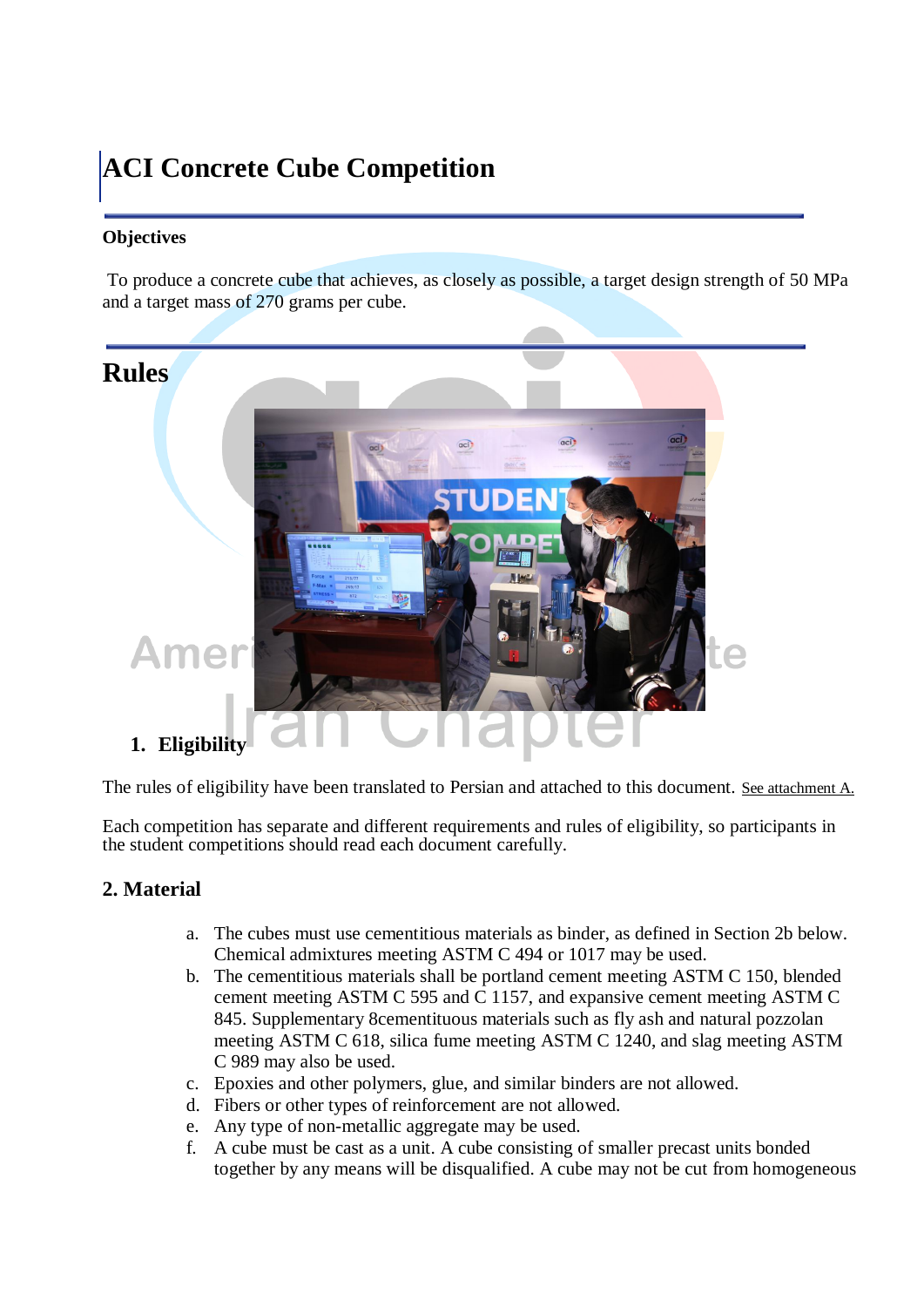blocks, nor ground or patched to size.

g. All three cubes must be from the same batch, homogeneous, i.e., have the same composition throughout the cube. Hollow or core-filled cubes will be disqualified.

#### **3. Curing and Age of Specimen**

- a. Curing shall be done in accordance with ACI 308. The curing period is defined as the whole period of time between casting and testing the cubes.
- b. Cubes cannot be painted, coated, or impregnated.

#### **4. Specimen, Qualification, and Testing Configuration**

- a. The cube must nominally be  $50.8 \times 50.8 \times 50.8$  mm. A cube outside the range of 50.8 + 1.3 mm along any edge along the molded sides will be disqualified.
- b. Each entry consists of three cubes: two cubes will be subjected to destructive testing and one cube will be kept for verification of compliance with the competition rules; refer to Section 8.
- c. All three cubes must satisfy the size and clearances requirements as well as material and curing requirements of Sections 2 through 4.
- d. Each cube must be marked with a five character entry identification marking of the team's choice. (A large "x" shall be marked on the upper surface where the concentrated load will be applied during testing.)
- e. The judges will randomly select two cubes from each entry, before weighing them, to be tested in direct compression test to failure.

f. Modification or change of entries will not be permitted once they are submitted for competition.

#### **5. Testing Evalu**

Two cubes from each entry will be tested in direct compression for strength determination according to ASTM C 109, and all three cubes will be used for mass determination.

$$
\text{Final Score} = \text{Final Score} = 50 \times \left[ 1 - \left| \frac{\sigma_c - 50}{50} \right| \right] + 20 \times \left[ 1 - \left| \frac{m - 270}{270} \right| \right] + 30 \times \left[ 1 - \left| \frac{\sigma_{c1} - \sigma_{c2}}{50} \right| \right]
$$

- a. The average strength " $\sigma_c$ " is taken as the average loads of the two tested cubes divided by the area of the cube taken as 50.8 x 50.8 mm and measured in MPa. " $\sigma_{c1}$ " and " $\sigma_{\gamma}$ " are the respective strengths of the two individual tested cubes.
- b. The average mass "**m**" of the cubes is taken as the average masses of all three cubes of the entry measured in grams.

c. The team that achieves a Final Score with a value closest to 100 will receive the prize of First Place. The teams with the next values in descending order will receive the prize of Second and Third

 $|\sigma_c - 50|$ 50 Place. In case of a tie, the winner is determined based on the lowest value of**.**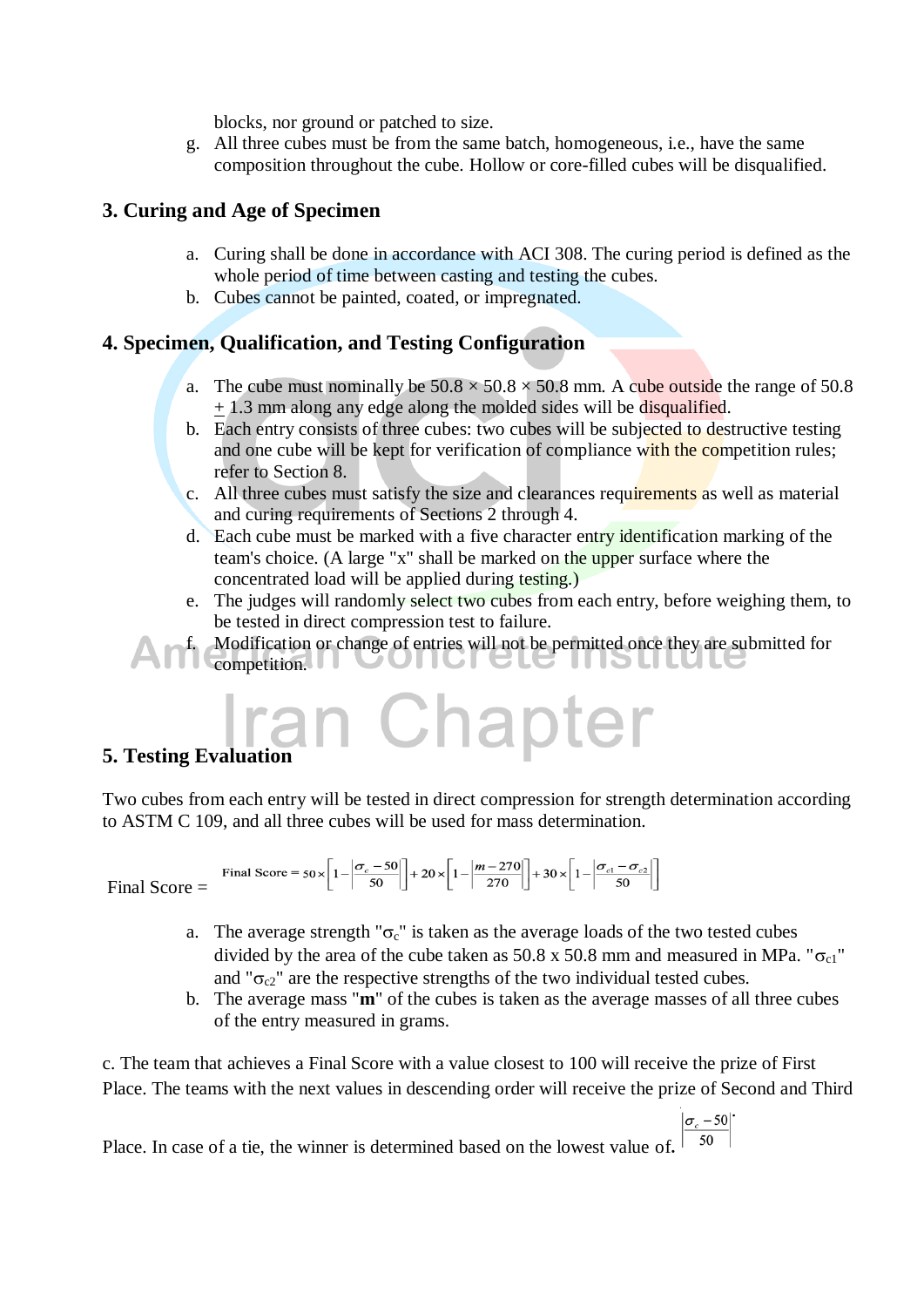

#### **6. Judging**

- a. The judges will be appointed by the ACI Iran Chapter Competition Committee.
- b. The judges will make the final determination on compliance with the rules and penalties for rules violations.
- c. The decision of the judges will be final, and appeals will not be considered.
- d. Advance registration is required. All contestants must Send The Filled Registration Form for each entry. This registration must be performed as indicated below. It indicates the intent to enter the cube competition. The actual cubes, should be submitted no later than December 19, 2021.

The registration deadline is 4:00 pm on Saturday November 25, 2021.

### **7. Submitting the Cubes and Supporting Materials**

The cubes and any supporting materials, accompanied by the **[Official Registration Form](http://www.concrete.org/students/2009CubeOfficialForm.pdf) and documents**, and with the identifying markings clearly displayed on the cubes, are to be sent by post or submitted in person by no later than 4:00 p.m. on 9 December, 2021.

Submitting the cubes and supporting materials can be done by post from 27 November, 2021, through 9 December, 2021.

Submitting the cubes a supporting materials in person at the ACI Iran Chapter Headquarter can only be done on December 8 and 9, 2021.

ACI Iran Chapter Zip Code and Address is:

Zip Code: 1994633319

Address: Unit 1, No. 1, Layli St., Vanak St., Vanak Sq., Tehran, Iran.

The Official Registration Form can be downloaded from the chapters website at: [www.aciiranchapter.ir](http://www.aciiranchapter.ir/) or [www.ConREC.ac.ir](http://www.conrec.ac.ir/) .

#### **8. Compliance with ACI-Cube Competition rules**

ACI reserves the right to perform a detailed examination and check all entries for compliance with the competition rules using the third, untested cube. Due to the complexity of this task, the examination may be done after the competition. If the examination shows that a team did not follow the rules, the team, their advisor, and all of his/her teams will be disqualified. ACI Iran Chapter will further document recommendations to disallow the team, their advisor, and/or school/university from participation in future competitions.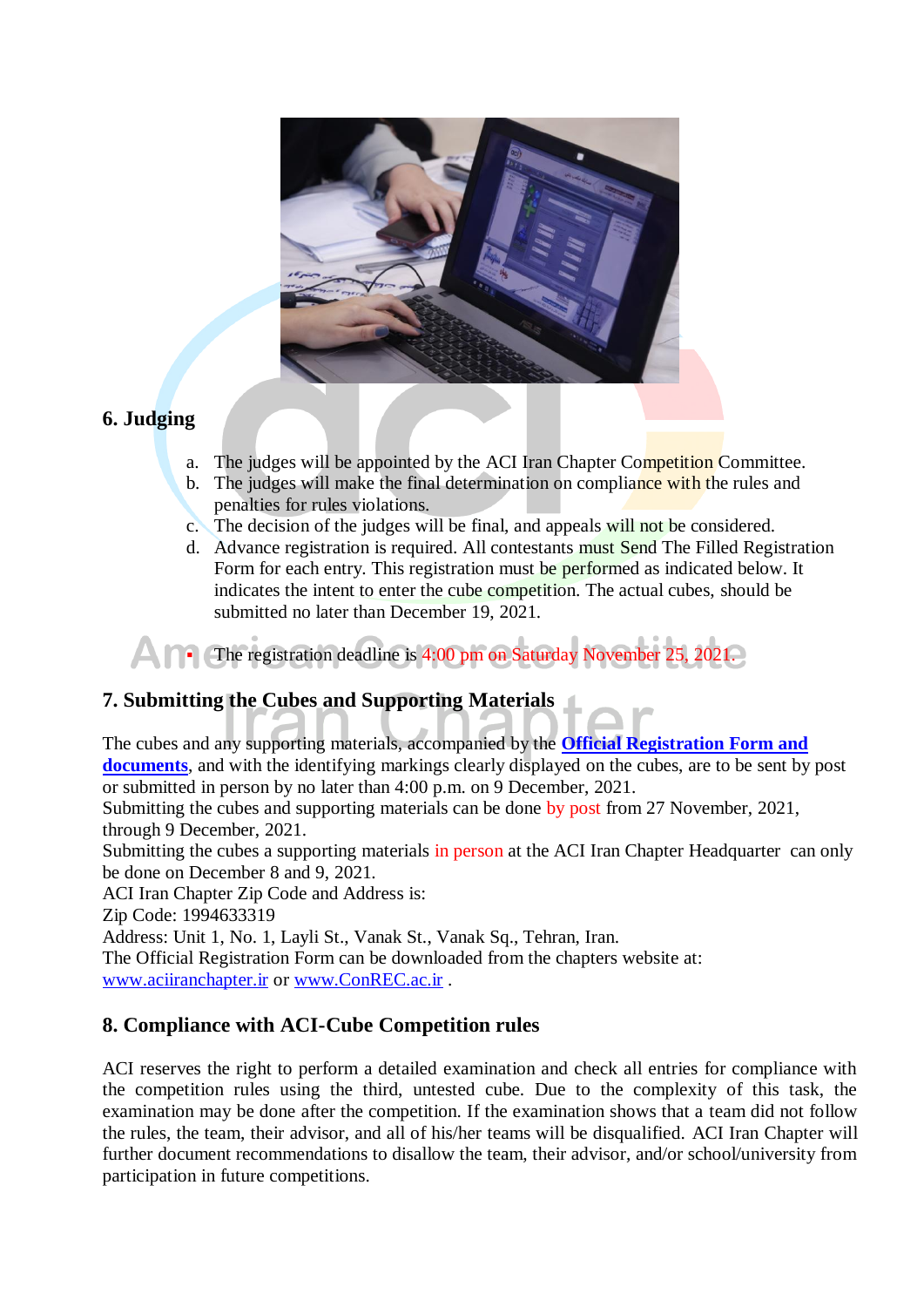#### **Attachment A: Eligibility Rules**

هدف:

ساخت مكعب بتني <mark>با نزديكترين</mark> مقاومت بِه عدد MPa • 0 (تقريباً بتن با مقاومت بالا) با جرم yv. لا

**1** – قوانین مساب<mark>قه: تیم های</mark> شرکت کننده در مسابقه:

**۱** + اعضاى تی<mark>م ها، دانش آم</mark>وزان دبیرستانها، هنرِّجویان هنرستانهای فنی و حرفه ای، دانشجویان دانشگاه های <mark>سر</mark>اسری، آزاد و موسسات آمور<mark>ش عال<sub>ى</sub>(مقطع</mark> كارشناسى مهندسى عمران، مكانیک، معدن، معمارى، مهندسى شیمى و ... در تمامى گرايش ها)، مراكز آموزش <mark>عالي، مراكز تحقیقاتي پژوهشي دولتي و غیر</mark> دولتي مي باشند. لازم به ذكر است تعداد تیم هاي شرکت کننده از هر دانشگاه، موسس<mark>ه آموزش عال</mark>ی، دبیرستان، هنرستان و ... نامحدود و در هر گرایش می توانند حداکثر دو تیم داشته باشند که باید اعضای تیم ها متفاوت باشند<mark>.</mark>

مثال: نیمA از دانشگاهA جهت مسابقه Epd و Cube (استاد راهنما:A و اعضای گروه: ۱و ۲ و ۳ و ٤ و ٥ و ٦ و ٧ و ٨)

تیمB از دانشگاهA جهت مسابقه Epd و Cube (استاد راهنما:A و اعضای گروه: ۹ و ۱۰ و ۱۱ و ۱۲ و ۱۳ و ۱۶ و ۱۵ و ۱۲) تیمC از دانشگاهA جهت مسابقه Bowling و پل کاغذی (استاد راهنما:B و اعضای گروه: ۱۷ و ۱۸ و ۱۹ و ۲۰ و ۲۱ و ۲۲ و ۲۲ و **تَخِ ۺ تین C اظ زاًطگبُ A اخبظُ ضطوت زض هسبثمبت Cube ٍ Epd ضا ًرَاّس زاضت.**

**1 -2 ضطايط هصوَض )ثٌس 1-1( ثطای توبهي هسبثمبت غیط اظ هسبثمِ وبًَ ثتٌي غبزق هي ثبضس. 1 # چنانچِه تعداد تیم های شرکت کننده در هر گرایش به حداقل ٤ تیم برسد مسابقه برگزار می شود در غیر اینصورت** مسابقه آن گرایش برگزار نخواهد شد و نمونه تحویل گرفته شده به تیم های ثبت نام کننده عودت داده نمی شود. **1 -4 ّطتین ضبهل حسالل 2 ًفط ٍ حساوثط 8 ًفط عضَ ثِ ّوطاُ 1 ًفط استبز ضاٌّوب اظ ّوبى هَسسِ آهَظش عبلي، زثیطستبى،**  هنرستان و … مي باشد.

**1 -5 ّط ضرع تٌْب هي تَاًس زض يه تین عضَيت زاضتِ ثبضس.**

- **1 -6 ّط هَسسِ آهَظش عبلي، زثیطستبى، ٌّطستبى ...ٍ ثطًسُ حساوثط يه ضتجِ ) همبم ( ذَاّس ثَز.**
- **1 -7 استبز ضاٌّوب فمط هسئَلیت ّسايت اعضبی تین ٍ ضعبيت لَاًیي هسبثمِ اظ ططف تین ضا ثط عْسُ زاضز.**
- **1 -8 ّط استبز ضاٌّوب ًوي تَاًس سطپطستي ثیص اظ زٍ تین اظ يه زثیطستبى، ٌّطستبى، هَسسِ آهَظش عبلي ٍ ... ثط عْسُ**  بگیر د.

**<sup>1</sup> -<sup>9</sup> فطم ّبی ثجت ًبم اظ ططيك ايویل يب فىس هي ثبيست اضسبل ضَز. ضطوت وٌٌسگبى فطم ثجت ًبم ضا هي ثبيست اظ**  وبسايت <u>www.aciiranchpter.org</u> دانلود و تكميل نموده، به همراه مدارک خواسته شده شامل( معرفي نامه برروي سربرگ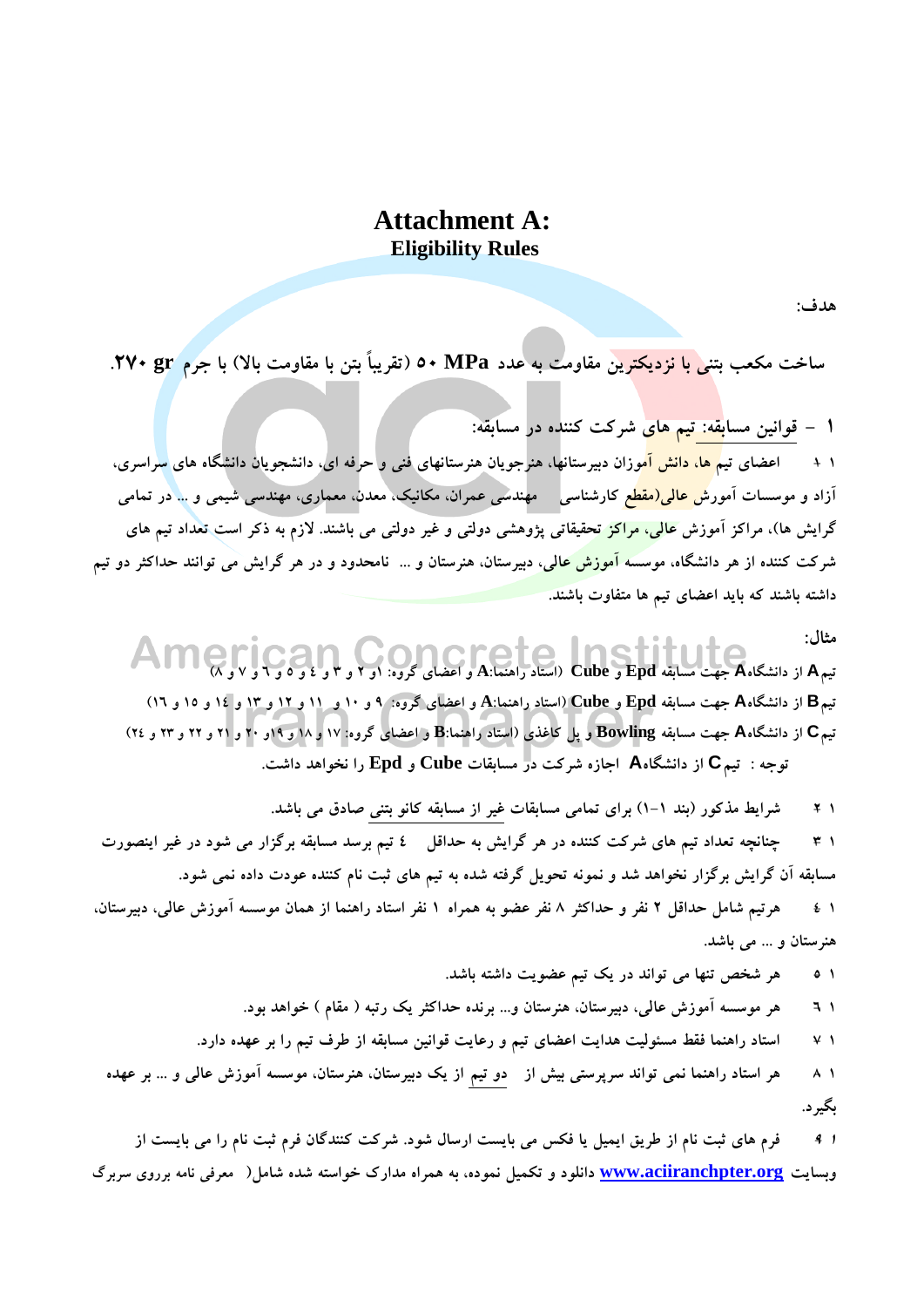دانشگاه يا گواهي اشتغال به تحصيل ، كيبي كارت دانشجويي معتبر، كيبي كارت ملي، فيش واريزي ثبت نام) به دبيرخانه همايش از طريق ايميل به آدرس <u>convention@aciiranchapter.org</u> و يا از طريق فكس به شماره ٨٨٧٩٧٤٥٤ ارسال نمايند. **1 10- آذطيي هْلت ثجت ًبم ثطای ضطوت زض هسبثمِ ًوًَِ هىعت ثتٌي، سبعت 16:00 ضٍظ پٌح ضٌجِ هَضخ ۴ آشض هبُ سبل 1400 هي ثبضس.**

**1 11- تبضيد اضسبل ٍ تحَيل ًوًَِ ّبی هىعت ثتٌيۺ**

با توجِه به شیوع ویروس کرونا جهت رعایت پروتکل های بهداشتی، امسال مانند سال گذشته تحویل نمونه های دانشجویی و اصل مدارک، قبل از تاریخ برگزاری مسابقات و به دو صورت پستی و حضوری انجام می شود.

**تحَيل ثِ ضٍش پستيۺ**

در اين روش دانشجو<mark>يان مي توانند</mark> نمونه هاي مكعب بتني خود را به همراه اصل مدارک (شامل اصل فرم ثبت نام و معرفي نامه برروی سربرگ دانشگاه يا گواهي اشتغال به تحصيل) از روز شنبه مورخ ۲ آذر الي روز پنج شنبه ۱۸ آذر سال ۱٤۰۰ توسط پست به دبیرخانه همایش ارس<mark>ال نمایند.</mark>

**آزضس ٍ وس پستي زثیطذبًِۺ**

آدرس: تْهرانْ، ميدان ونكَّ، خيابان ونك، كوچه ليلي، پلاک ۱، واحد ۱، مركز تحقيقات بتن (متب) – كَدِ پستي: ۱۹۹٤٦٣٣٣٩٩

**پس اظ زضيبفت ًوًَِ ّب ٍ هساضن پست ضسُ تَسط تین ّب، ضسیس تحَيل ثطای ًوبيٌسُ يب سطپطست تین اظ ططف زثیطذبًِ اضسبل**  م*ي* گردد. Iran Chap

**تحَيل ثِ ضٍش حضَضیۺ**

در اين روش دانشجويان مى بايست نمونه هاى مكعب بتنى خود را به همراه اصل مدارك (شامل اصل فرم ثبت نام و **هعطفي ًبهِ ثطضٍی سطثطي زاًطگبُ يب گَاّي اضتغبل ثِ تحػیل ( زض ضٍظّبی چْبضضٌجِ ٍ پٌح ضٌجِ هَضخ ۱۷ ٍ ۱۸** آذر ماه سال ۱٤۰۰در محل دبیرخانه همایش تحویل دهند. تحویل نمونه ها و مدارک لازم توسط یک نفر (سرپرست و يا نماينده تيم) انجام مي شود. نماينده تيم پس از تحويل نمونه ها به كميته تحويل نمونه مسابقات دانشجويي، رسيد تحویل نمونه دریافت می کند که می بایست آن را تا پایان مسابقات و اعلام نتایج نزد خود نگاه دارد. آدرس دبیرخانه همايش جهت تحويل به صورت حضورى به شرح زير مي باشد:

**آزضس زثیطذبًِۺ** آدرس: تهران، میدان ونک، خیابان ونک، کوچه لیلي، پلاک ۱، واحد ۱، مرکز تحقیقات بتن (متب)